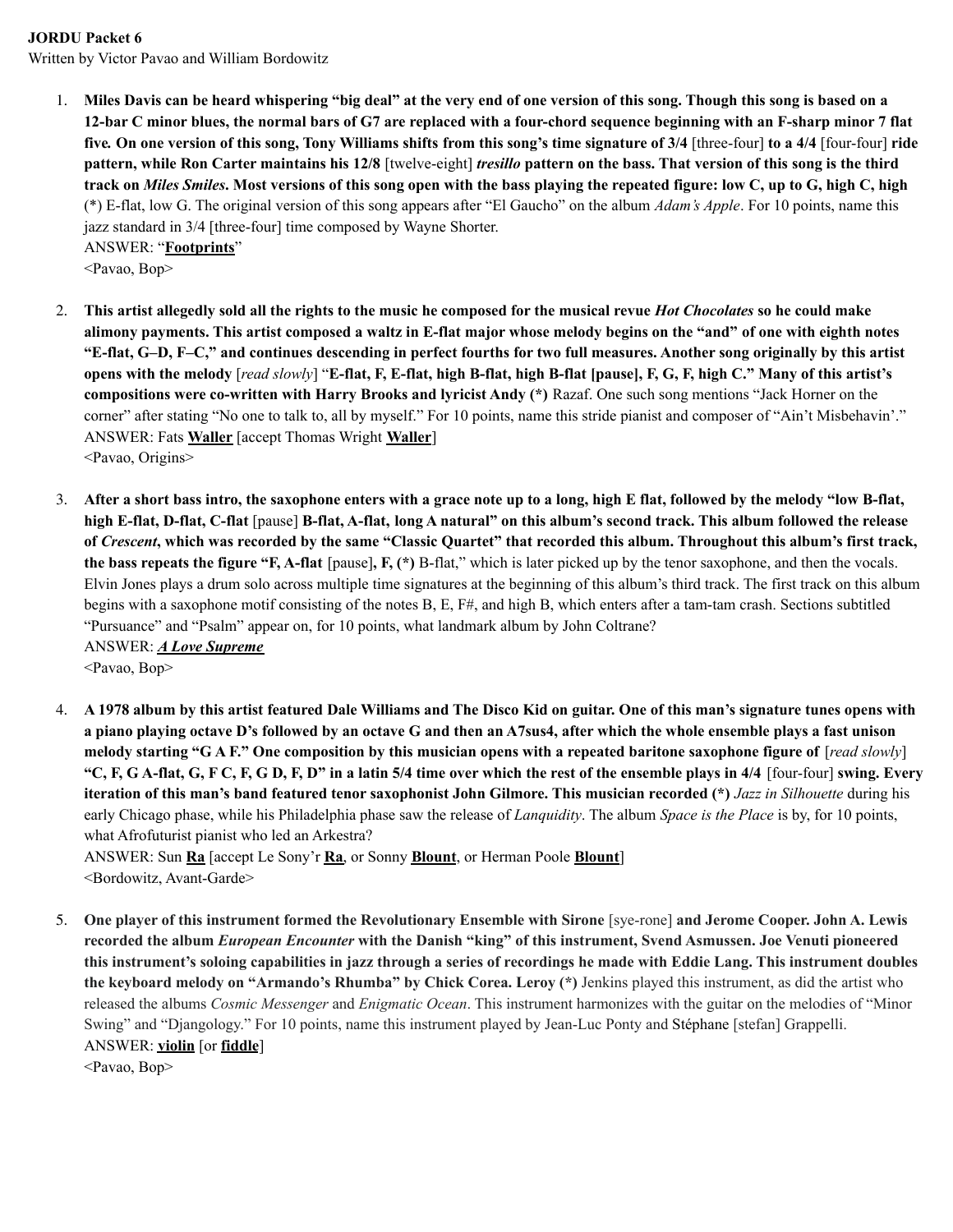6. Thelonious Monk's solo piano cover of this standard opens with an arpeggiated G augmented chord, followed by the right hand repeating the figure "G, F-sharp, G." Another cover of this standard is the third track of the first Charlie Parker with Strings album. This standard's lyrics describe a "feeling / That no one can ever reprise." In another version of this song, the **bandleader tells his band to play "one more time" and then, "one more, (\*)** once." This standard names an album whose cover depicts the artist gifting an old woman a bouquet of flowers. A version of this song features a celebrated trombone solo played by Benny Powell, before a trumpet solo that quotes "Pop Goes the Weasel." For 10 points, name this jazz standard popularized by Count Basie.

ANSWER: "**April in Paris**" <Pavao, Big Band/Swing>

7. A musician with this surname plays clarinet on Bix Beiderbecke's recording of "Singin' the Blues." Matt Dennis penned the song "Everything Happens to Me" for a bandleader with this surname. A prolific gospel composer with this surname billed himself as "Georgia Tom" while touring the vaudeville circuit with Ma Rainey. A bandleader with this surname led a group **known as the (\*)** Clambake Seven. A trombonist with this surname adapted a tune by Rimsky-Korsakov into "Song of India." It's not James, but Frank Sinatra recorded chart-topping covers of "I'll Never Smile Again" and "In the Blue of Evening" with a bandleader who had this surname. For 10 points, give this surname of two brothers who led big bands in the Swing Era, Jimmy and Tommy. ANSWER: **Dorsey** [accept (James Francis) "Jimmy" **Dorsey**, (Thomas Francis) "Tommy" **Dorsey**, Jr., and Thomas A(ndrew) **Dorsey**]

<Pavao, Big Band/Swing>

8. On this song, the keyboard quickly moves through a descending circle of fifths from F major to G-flat major while the trumpet echoes 12 high C's. Chick Corea enters with a loud, sustained chord consisting of the notes E-flat, G, A-flat, and B natural after the bass figure played at this song's beginning. Bennie Maupin enters with a bass clarinet figure as this song transitions from its freely-played A section to a funk rock groove. Dave Holland and Joe Zawinul double the eight low (\*) C's played at the beginning of this song. This song is the title track of an album whose artwork features two brown figures embracing in the foreground beneath swirling clouds; that cover was designed by surrealist Mati [motty] Klarwein. This 27-minute song follows "Pharoah's Dance" on the tracklist of a 1970 album. For 10 points, name this title track of a jazz fusion album by Miles Davis. ANSWER: "**Bitches Brew**"

<Pavao, Fusion>

9. While performing at Boston's Storyville nightclub, an artist who had this first name conceived of the standard "Whisper Not." A former member of Art Blakey's Jazz Messengers who had this first name composed "Stockholm Sojourn." It's not Lee, but a tenor saxophonist with this first name composed the standard "I Remember Clifford." An alto saxophonist with this first **name that performed with Norman Granz's** *Jazz at the Philharmonic* **had the surname** (\*) Carter. For much of the 1940s, a saxophonist who had this first name played alongside Johnny Hodges in Duke Ellington's orchestra. "Moten Swing" was named after a pianist who had this first name. For 10 points, give this first name shared by jazz saxophonists with the last names Golson and Webster.

ANSWER: **Ben** [accept **Ben**ny or **Ben**jamin; accept **Ben**ny Golson, **Ben**ny Carter, **Ben**ny Moten, and **Ben** Webster] <Pavao, Bop>

10. In the lyrics of a song by this composer, the speaker describes their lover as "So worth the yearning for / So swell to keep every home fire burning for." Another song by this composer states "When the moon so long has been gazing down / On the wayward ways of this wayward town / That her smile becomes a smirk / I go to work." "Just One of Those Things" and (\*) "(You'd Be So) Easy to Love" are by this composer. It's not Richard Rodgers, but in 1956, Ella Fitzgerald recorded an album titled her *Singing [this composer]'s Songbook*. The second track of John Coltrane's album *My Favorite Things* is one of the most covered songs by this composer. George Russell's song "Ezz-thetic" is based on this composer's song "Love For Sale." "Ev'ry Time We Say Goodbye" and "All of You" were written by, for 10 points, which Tin Pan alley composer who wrote the song "You're the Top" for the musical *Anything Goes*. ANSWER: Cole (Albert) **Porter**

<Pavao, Origins>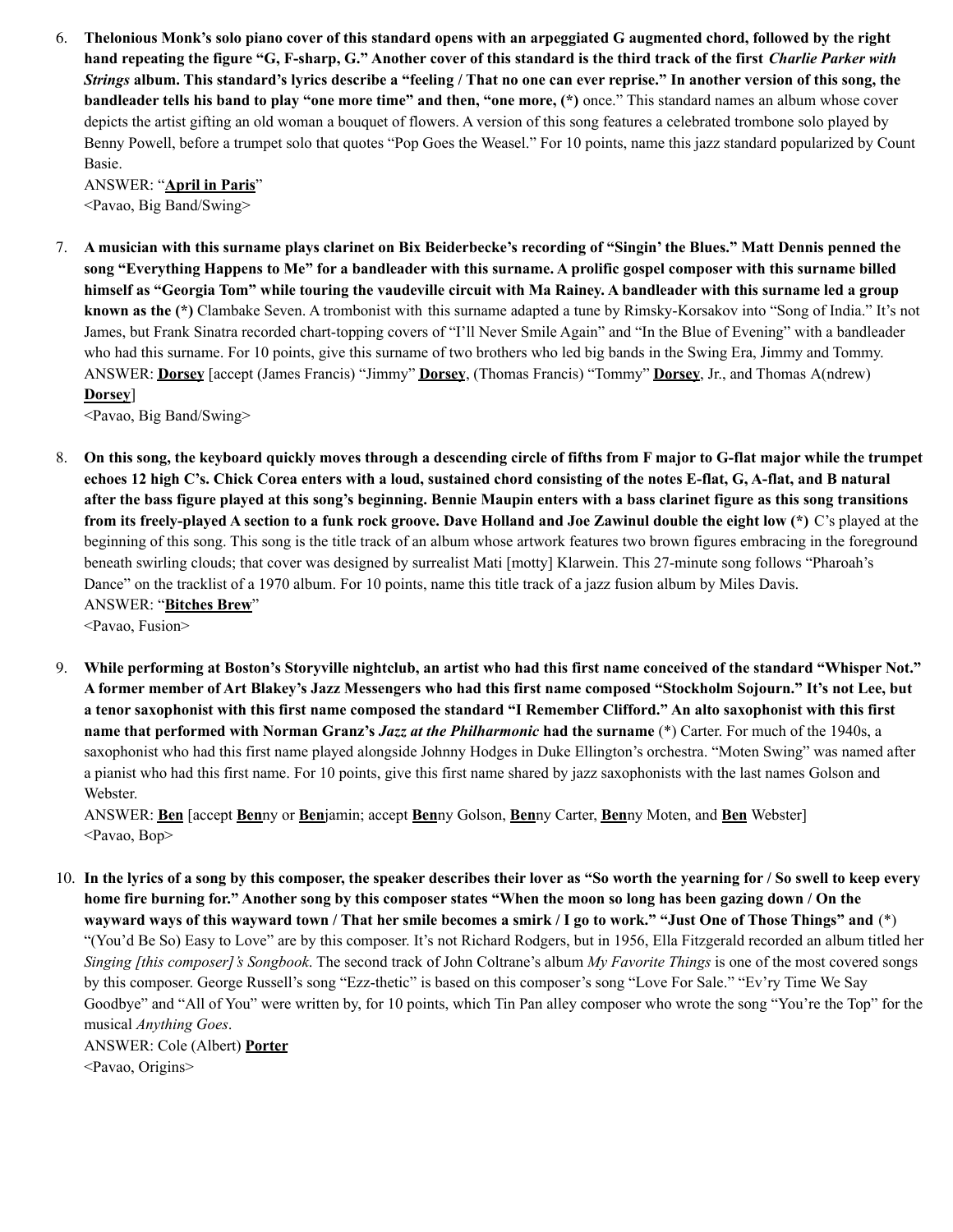11. The opening track of an album by this group samples "Prelude to a Kiss" by Wes Montgomery. As part of a guest verse, Jeru the Damaja raps "I got the buck wild style that make you get hyper / I got the knowledge of god, sevens all in my cipher" in a song by this group. "We Live in Brooklyn, Baby" by Roy Ayers is sampled on this group's song "Borough Check." The title of this group's debut album was inspired by Jorge Luis Borges's essay A New (\*) Refutation of Time. A bass solo from "Stretching" by Art Blakey & the Jazz Messengers is sampled at the beginning of this group's highest-charting single. "9th Wonder" was recorded by this group, whose members are "Doodlebug," "Ladybug," and "Butter Fly." *Blowout Comb* is by, for 10 points, which jazz rap group that also recorded "Rebirth of Slick"?

ANSWER: **Digable Planets** <Pavao, Other>

- 12. Note to moderator: please read answerline before reading question. Columbia executive George Avakian introduced a song originally from this musical work to Turk Murphy, who in turn introduced it to Louis Armstrong. The third track of Judy Collins's album In My Life is originally from this work; the lyrics to that song begin "You gentlemen can watch while I'm scrubbin' the floor / And I'm scrubbin' the floor while you're gawking." The subtitle of Ella Fitzgerald's live album Ella in  $(*)$ *Berlin* is named for a song originally from this work. Marc Blitzstein's translation of a "ballad" originally from this work became the lyrics for a 1959 single whose lyrics mention Louie Miller and Lotte Lenya. Sonny Rollins' "Moritat" and Bobby Darin's "Mack the Knife" are excerpted from, for 10 points, which "play with music" by Kurt Weill and Bertolt Brecht? ANSWER: *The Threepenny Opera* [or *Die Dreigroschenoper*; prompt on Mack the Knife by asking "what musical work is that song excerpted from?", prompt on Pirate Jenny by asking "what musical work is that song excerpted from?"] <Pavao, Bop>
- 13. A brief saxophone melody plays before the vocal entrance on Sarah Vaughan's orchestral cover of this standard, which appears on her album *Vaughan and Violins*. The first recorded version of this standard appeared on the 1954 album *Contrasts*. Ted Gioia called Ray Stevens' Grammy-winning rendition of this standard "pure cornball." This standard's lyrics describe (\*) "wander[ing] through this wonderland alone / Never knowing my right foot from my left." This standard begins with the descending notes high B-flat, G, low D; in vocal versions of this song, the words sung on those respective notes are "Look at me." Clint Eastwood reportedly paid the composer of this standard \$25,000 to use it in a 1971 film. Erroll Garner composed, for 10 points, what standard, the signature song of Johnny Mathis?

ANSWER: "**Misty**" [accept *Play Misty for Me*] <Pavao, Vocal>

14. A crescendoing drum roll opens this band's song "One Word." Gayle Moran appeared on this band's album Visions of the *Emerald Beyond.* A CD reissue of a 1971 album by this band contains a live version of their song "The Noonward Race." The title track from a 1973 album by this band is in the time signature of eighteen-eight. Many covers to this band's albums feature **poetry by Sri** (\*) Chinmoy, the personal guru of the band's founder. A former member of this band composed "Crockett's Theme" for the soundtrack of *Miami Vice*. After the release of this band's album *Birds of Fire*, most of its supporting members quit, including Jerry Goodman, Jan [yahn] Hammer, and Billy Cobham. For 10 points, name this band led by John McLaughlin that released the album *The Inner Mounting Flame*. ANSWER: **Mahavishnu** Orchestra

<Pavao, Fusion>

15. A 1979 album released by this artist features creative interpretations of Scott Joplin and Jelly Roll Morton pieces. This artist led the Very Very Circus, a band consisting of a trombone, French horn, two electric guitars, and two tubas. With Steve Hopkins and Fred McCall, this artist led the group Air. This artist included an oud [OOD] on his 2001 album Up Popped the *Two Lips***. A 2014 album by this artist features a (\*)** "Dosepic" for cello and a lengthy "Ceroepic" for drums and percussion. Liberty Ellman is a long-time member of this artist's group Zooid [ZOO-id]. For 10 points, name this avant-garde multi-instrumentalist whose album *In for a Penny, In for a Pound* won the Pulitzer Prize in 2014.

ANSWER: Henry (Luther) **Threadgill**

<Pavao, Avant-Garde>